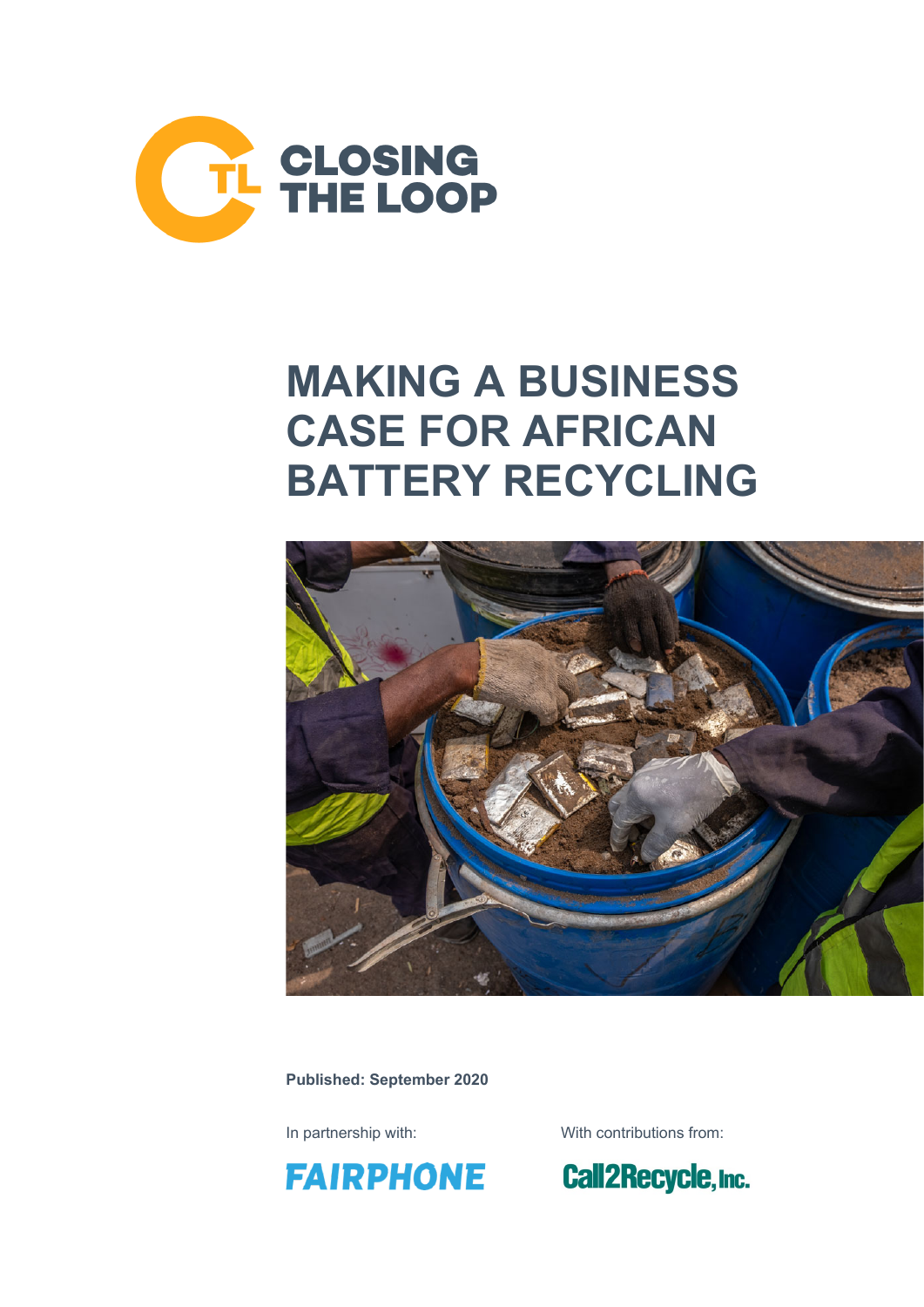# <span id="page-1-0"></span>**TABLE OF CONTENTS**

| $\mathbf{1}$     |  |  |
|------------------|--|--|
| 1.1              |  |  |
| $\overline{2}$   |  |  |
| 2.1              |  |  |
| 2.2              |  |  |
| 2.3              |  |  |
|                  |  |  |
|                  |  |  |
| $\mathbf{3}$     |  |  |
| 3.1              |  |  |
| $\blacktriangle$ |  |  |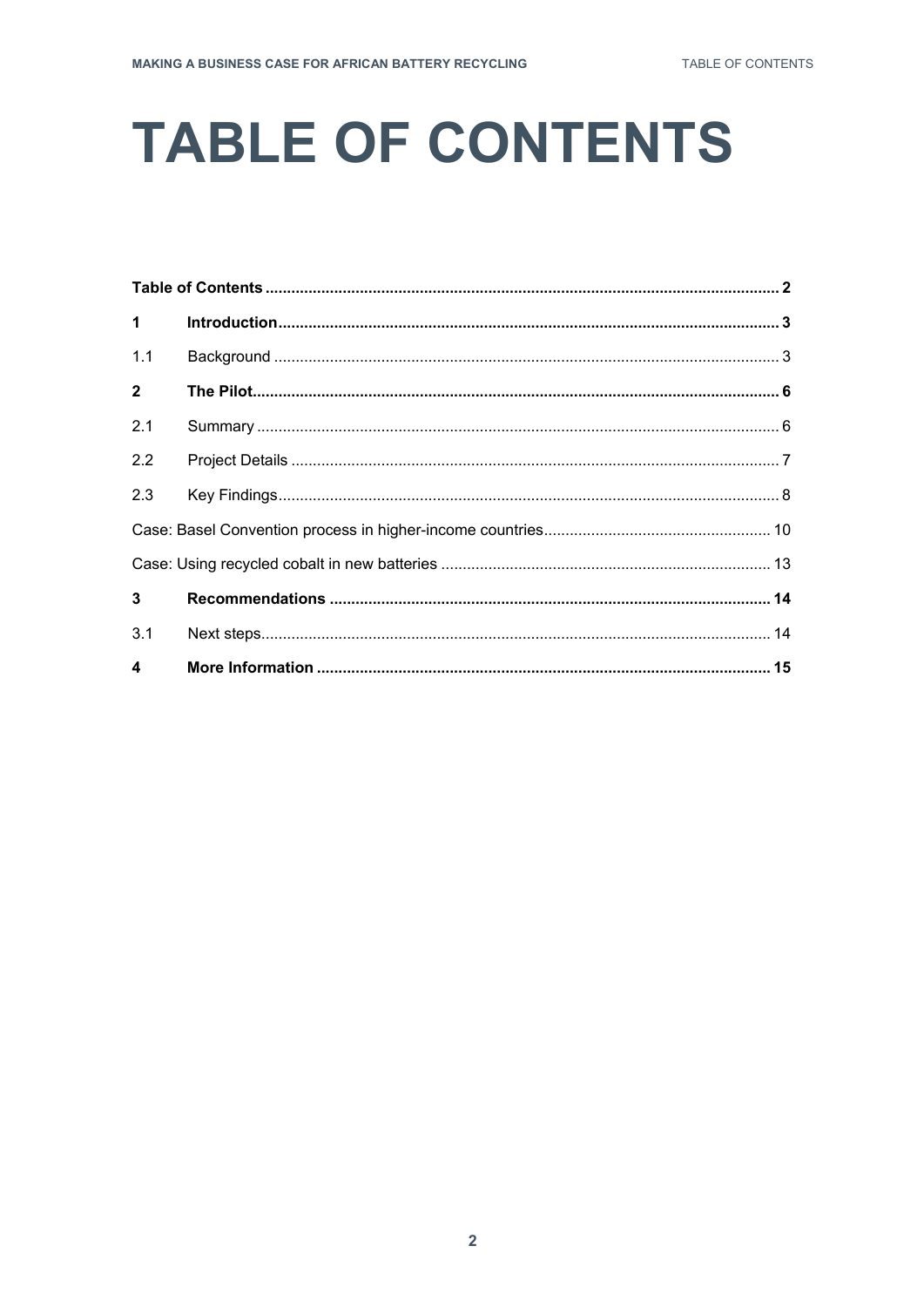# <span id="page-2-0"></span>**INTRODUCTION**

Over the last few years, a lot of attention has been given to the problem of e-waste. But there has been a distinct lack of focus on the opportunities that it offers. This paper aims to present a pilot and unique business model as a viable solution for one of the most challenging e-waste categories: end- of-life phone batteries. The pilot aimed to look into the opportunity for urban mining (sourcing valuable raw materials from waste) when looking at this specific waste stream, and at how a new circular business model can facilitate this. The ability to source materials from old electronics can have immense impacts, including a reduced need for mining minerals, particularly conflict minerals. The main learnings presented in this paper involve the development of a collection network, incentive creation, and collaboration. The results of the pilot project are important learning for the whole industry.

### <span id="page-2-1"></span>**1.1 BACKGROUND**

It is impossible to deny that electronic waste (e-waste) is a major challenge – in fact, it is the fastest growing waste stream worldwide. While consumer electronics have become abundant, at the moment, the infrastructure and capacity required to properly collect and recycle these products at the end of their useful lives is only present in the most industrialized and higher income countries.

The [Global E-waste Monitor 2020](https://www.iswa.org/home/news/news-detail/article/-21c8325490/109/) reveals that this issue is only getting worse. In low- and middleincome countries, increasing incomes, urbanization, and industrialization are driving more widespread use of electrical and electronic equipment (EEE), which in turn results in larger amounts of e-waste. The report predicts that global e-waste generation will reach 74 million metric tons a year by 2030 – double what it was in 2014. The rapid increase is attributed to higher consumption rates, shorter lifespans, and limited repair options.

Closing the Loop (CTL) believes in pragmatic, scalable solutions for sustainability challenges with a focus on sustainable electronics. The Amsterdam-based company with e-waste collection networks throughout Africa developed a proven waste compensation model for ICT hardware. In CTL's "one for one" model, one scrap phone (or other device) is collected to compensate the waste generated by a new one sold. Its customers use this service to reach their sustainability goals. This way, collecting waste becomes a commercial proposition instead of a burden. With their business model, they have collected more than three million e-waste devices for safe recycling since 2012. For CTL, the logical next step was to begin collecting other types of devices and parts, starting with mobile phone batteries.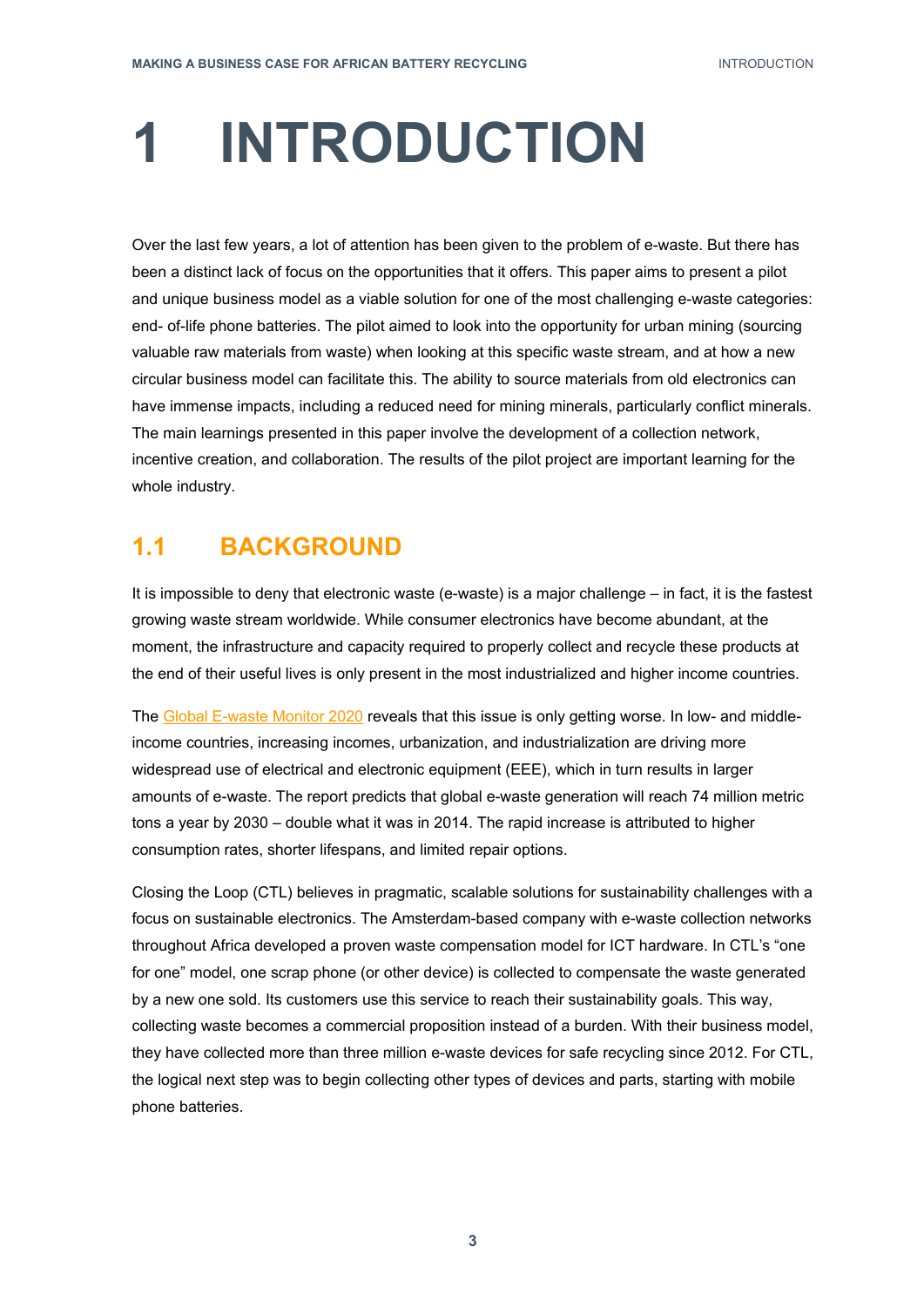Partnering in the battery collection pilot project is the sustainable phone producer Fairphone, another Dutch social enterprise. Fairphone sees e-waste as one of the most serious issues in the electronics industry and addresses it with a number of different approaches. Their ultimate goal is to recover the same amount of recycled material as they use in the production of their phones, while working on strategies for improving lifetime extension and repairability of smartphones in parallel.

In Europe, Fairphone has developed a free recycling program. Anyone can send in their old phone for safe reuse or recycling, no matter what condition it is in. Over the past year, the company has increased the success of this program, recovering more than 25% of the number of units put into the market. As part of the program, devices that can get a second life are refurbished and resold, while devices that are beyond repair are safely recycled.

Another aspect of Fairphone's e-waste approach includes engaging with parties such as CTL to recover phones from countries where recycling support is needed most. The two companies have collaborated on several projects since 2013 and decided to partner once again for this battery collection pilot.

As with previous projects, the geographical focus for the pilot was West Africa. According to the latest Global E-waste Monitor, the African continent has an extremely low rate of electronics recycling, with only 0.9% of the total amount sold making it to a formally documented end-of-life process – a clearly acknowledged problem for African countries. The majority is sent to landfill or recycled using rudimentary methods and highly informal handling of batteries which are particularly harmful for humans and the environment, since there is not sufficient recycling infrastructure in many countries.

However, at the same time, this informality in the e-waste sector offers opportunities for efficient collection. Working with the informal sector adds extra value to an e-waste project, because in addition to the environmental benefits, the social returns in terms of job creation, stable working conditions, income, and opportunities for coaching can be very significant. This e-waste also represents untapped potential for local economies – estimates are that more than \$3.2 billion in value is trapped in e-waste across Africa. Inefficient end-of-life practices mean that very little of this value is being recovered.

One short-term solution – to bridge the gap until local recycling infrastructure is in place – is to create business models that divert this e-waste to countries where it can be properly processed. This is what CTL has already done with mobile phones. Until now, batteries were excluded from the collection and shipment, because of the extra care that needs to be taken due to their hazardous nature.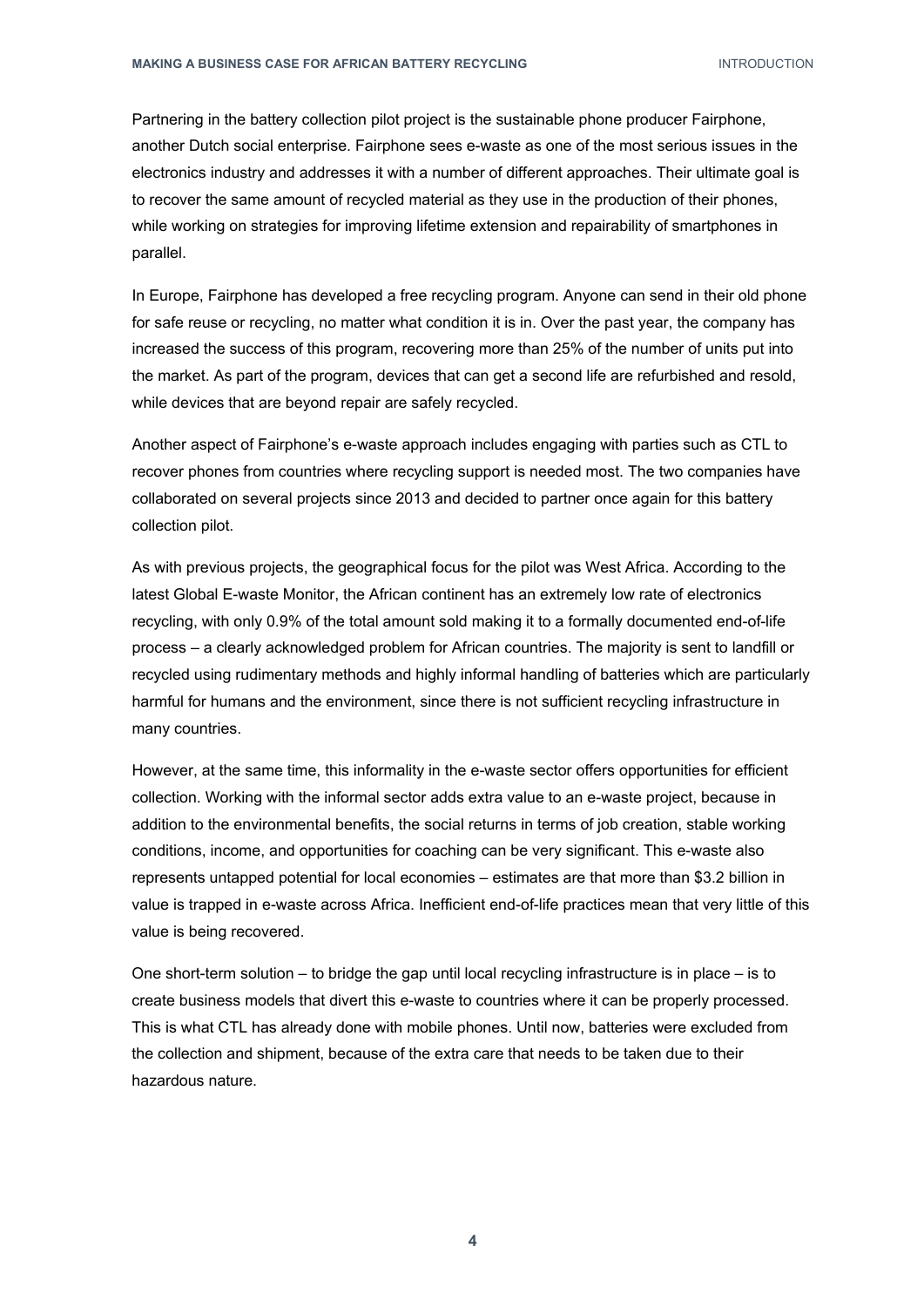Due to recent progress in e-waste legislation and the availability of scrap batteries, CTL saw Nigeria as the ideal location for a battery collection pilot. Nigeria has high demand for both new and secondhand electronics. (The secondhand ones are often imported after a relatively short period of use in higher income countries.) They are reused for as long as possible, but eventually these devices (and batteries) reach their end of life there.

Finally, Nigeria has recently taken some important legislative steps. One example is the creation of the E-waste Producer Responsibility Organization of Nigeria (EPRON), the first of its kind in the country. Though enforcement is still lacking, CTL is looking forward to the next steps as the company continues to work in the country.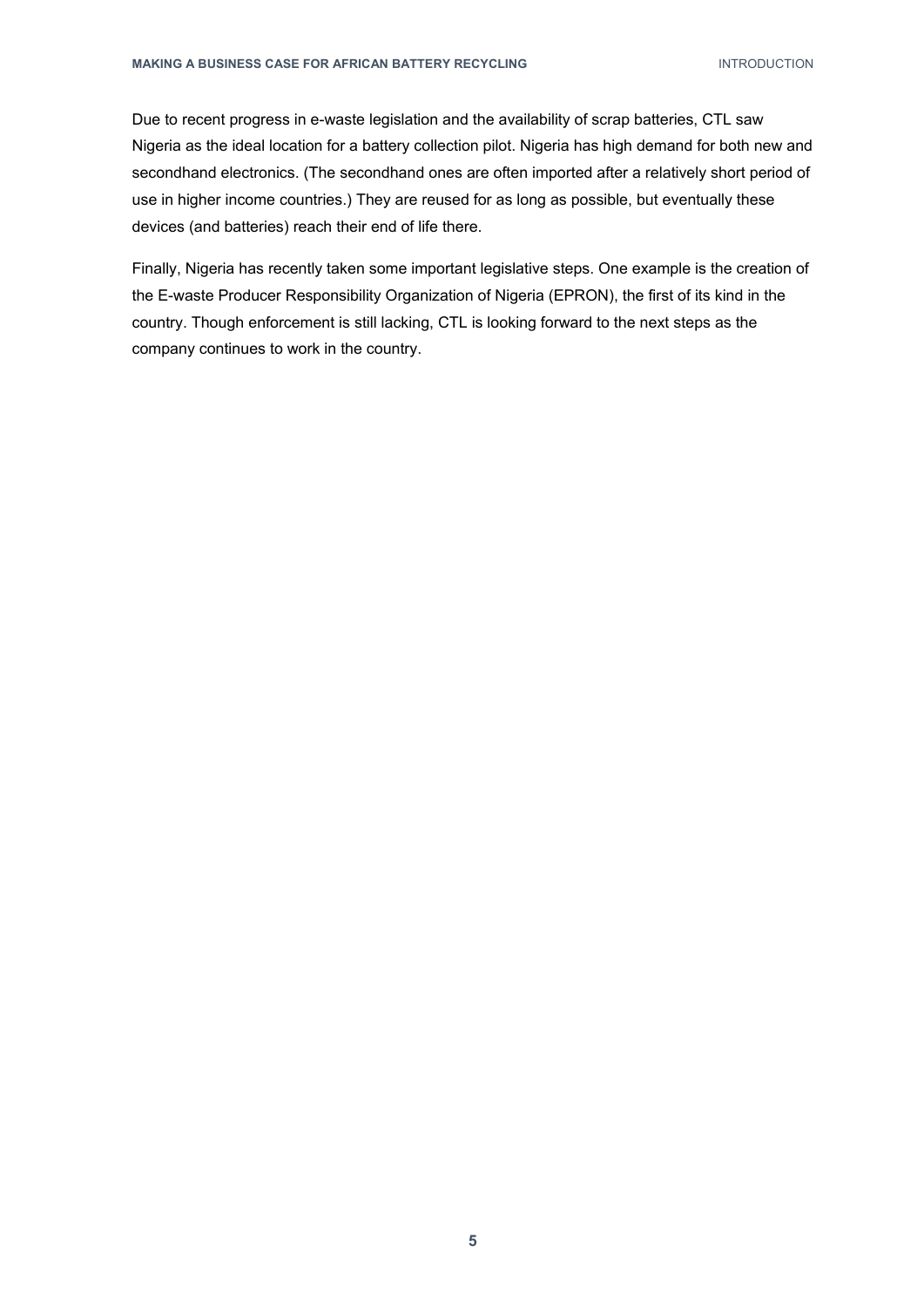# <span id="page-5-0"></span>**2 THE PILOT**

## <span id="page-5-1"></span>**2.1 SUMMARY**

### 2.1.1 Aim of the Pilot Project

There were a few things that were important to determine by starting the collection and shipping of a new type of waste, in this case lithium-ion (Li-ion) batteries:

- The ability to source scrap Li-ion batteries from a country like Nigeria
- The ability to safely store, ship, and recycle these batteries
- The difference in permitting and other documentation for these batteries, compared to mobile phones
- The possibility to make the resources contained in batteries available for reuse
- Whether CTL's business model, already functional for mobile phones, also works for other types of waste such as batteries, which are considered a much more challenging and expensive waste to manage than mobile phones.

#### 2.1.2 Expected Challenges

Though CTL has extensive experience with mobile phones, it was expected that repeating the process for their batteries would present unique challenges:

- Collecting enough batteries for a reasonable pilot
- Batteries were not being traded (even illegally) in the market, so there was no existing trade to tap into
- Batteries can be very dangerous to store and ship, making logistics more challenging
- Due to their hazardous nature, batteries have to be shipped following Basel Convention notification procedures
- The pilot was expected to be very expensive for the aforementioned reasons.

#### 2.1.3 Results

At a high level, the pilot project reached many of its initial goals, and it proved the feasibility of collecting batteries in Nigeria and shipping them to Europe for recycling in a safe, compliant way. Here are a few of the project's most important achievements:

- A total of **5,000 kg** of batteries were sourced and shipped from Nigeria to the port of Antwerp, Belgium.
- The batteries are estimated to contain at least 1,250 kg of cobalt.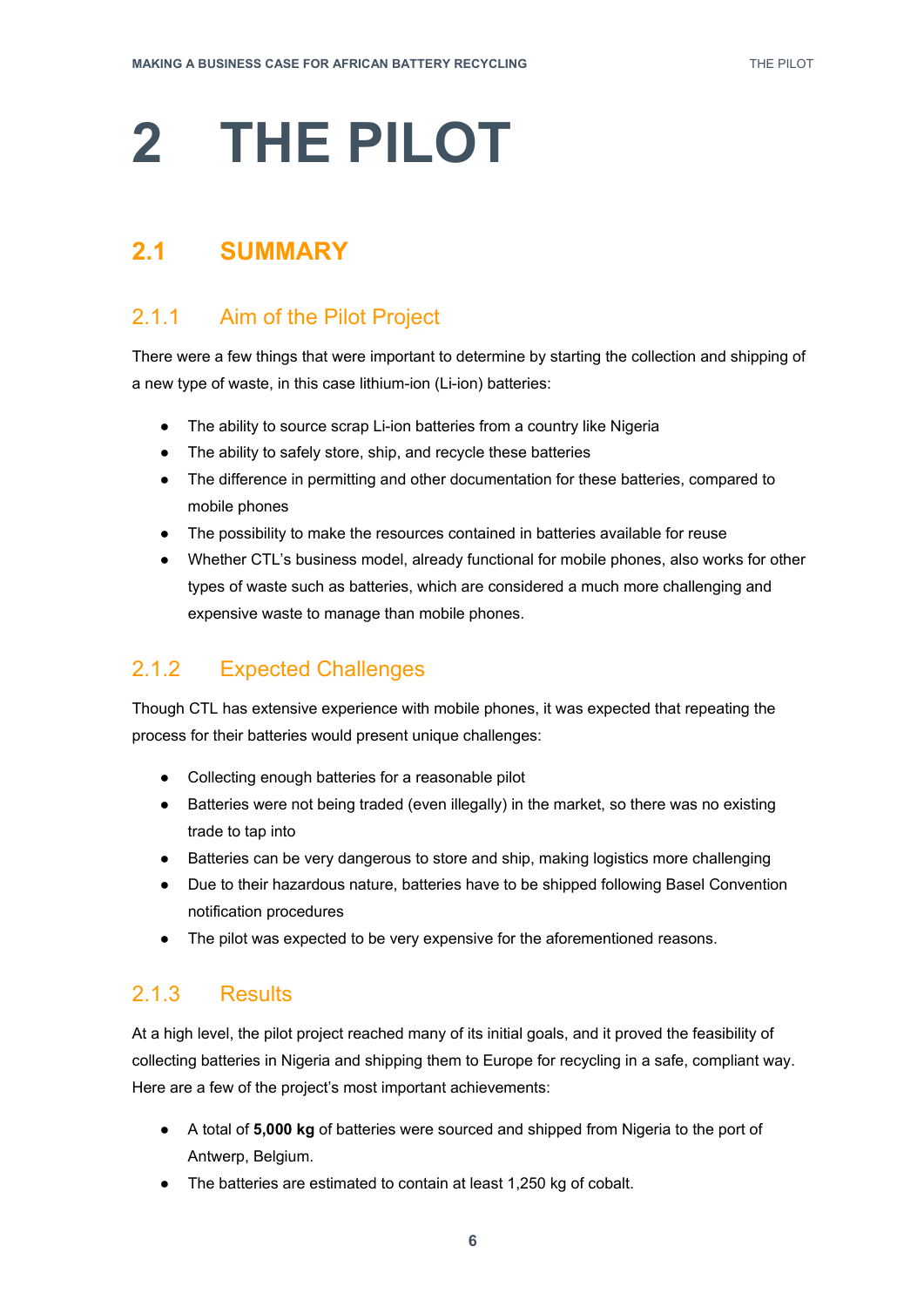- The batteries were received by the recycler, and the **recycled materials will be sold back onto the market** to be used for new batteries.
- Fairphone has investigated and confirmed the **feasibility of a closed-loop supply of this cobalt for its own batteries**, though it didn't pursue implementation due to insufficient volume at the moment.
- There was significant **involvement of the informal sector in Nigeria** in the collection process, leading to income generation for the local community.
- **Three of CTL's customers** were eager to be involved and contributed to covering the costs of this pilot.
- Though technically possible, the required administration and documentation for a shipment such as this is extremely costly and complicated. Agreements such as the **Basel Convention**, though passed with good intentions, in this case obstruct improvements in the recycling of electronic waste from countries like Nigeria.

## <span id="page-6-0"></span>**2.2 PROJECT DETAILS**

The pilot project was initiated in late 2017. The collection started in 2018 and ended in April 2020 when the batteries were received by the recycler. The rest of this paper highlights the key challenges and outcomes of this pilot project.

#### 2.2.1 Building a market for scrap phone batteries in Nigeria

At the beginning of the pilot, CTL's collection network faced difficulties obtaining batteries directly from residents and shops. In Nigeria, batteries are commonly thrown away in landfills, as people are not informed of the value and potential environmental hazard they represent. When CTL started showing an interest in buying scrap batteries, the organization learned that they would need to create a market for scrap phone batteries themselves. CTL did so by building a collection network and slowly increasing the price paid for scrap batteries until they could generate a steady supply.

Eventually, they reached the price required to ensure a stable supply of scrap batteries. The resulting market value in Nigeria is based on the perceived value by those collecting the batteries and not the actual material value after recycling.

#### 2.2.2 Local partners

The collection of batteries was facilitated by Verde Impacto, a Nigerian environmental service company. They are one of CTL's long-term collection partners who formerly focused on collecting mobile phones, and have extensive experience in building connections to the informal sector. After learning that phone collectors in CTL's network had scrap batteries they didn't know what to do with, CTL started discussing possible solutions with Verde Impacto. In the end, they decided to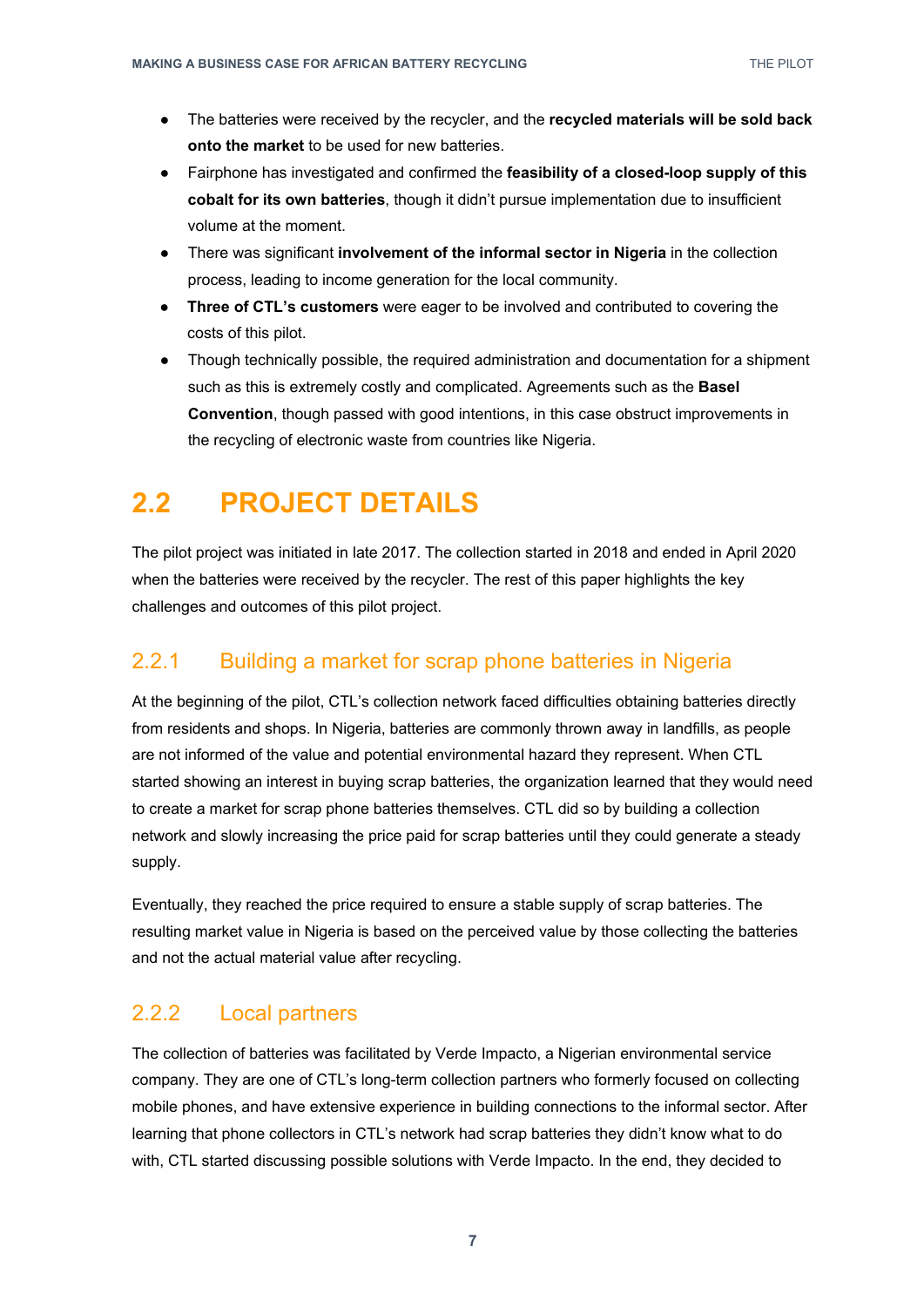pilot a collection scheme for batteries in Nigeria, and Verde Impacto set up a collection network with the informal sector in Nigeria to supply the batteries.

In order to comply with local permits and regulations, CTL also worked with Hinckley Recycling, a Nigerian firm specialized in e-waste management and Nigeria's first government-approved e-waste recycler. For this project, Hinckley oversaw the safe storage and transportation of the batteries, as well as the administration needed for legal compliance in Nigeria. Finally, they ensured that the shipping complied with international regulations.

#### 2.2.3 Shipment quantities

In order to increase shipping efficiency by filling up the container and for the licensing, permitting and export procedures, the final shipment of 5,000 kg of batteries also included Li-ion batteries from laptops. These 450 kg of laptop batteries came from Hinckley's sister company, an authorized HP repair center. These batteries were not paid for but were included in the shipment, as it was the same type of cargo. To this point, the HP laptop repair center does not have an alternative for the handling of the batteries and just stores them.

The batteries were collected over a time span of 18 months. CTL aims to provide stable income through reliable and continuous collection to its supply chain network.

## <span id="page-7-0"></span>**2.3 KEY FINDINGS**

#### 2.3.1 Dealing with (new) competition

As the market for used Li-ion batteries began to grow in Nigeria, other players started to enter the game. However, the competitive landscape is opaque, and it is difficult to determine what parties are involved in the purchasing of the batteries and under what conditions they are being recycled. Presumably, considering the prices offered, most of them are not following legal procedures. This was also seemingly confirmed by the lack of permit requests made to local environmental agencies. Some collectors were unable or unwilling to identify the people they were supplying to; they claimed that they always dealt with middlemen. The biggest consequence of this unclear competition situation was a rise in the purchase cost for the batteries.

#### 2.3.2 Working with local regulation

When CTL started operating in Nigeria, legislation for the collection, storage, and shipment of batteries was not readily obtainable or translated into clear processes. After seeking support from the authorities, spending significant time on research, and building a network of people involved in permitting procedures, how to obtain them became clearer although the process of obtaining the required permits was still long and not clear enough. Though NESREA (the local environmental authority) was very helpful in explaining and assisting with the permitting process, the novelty of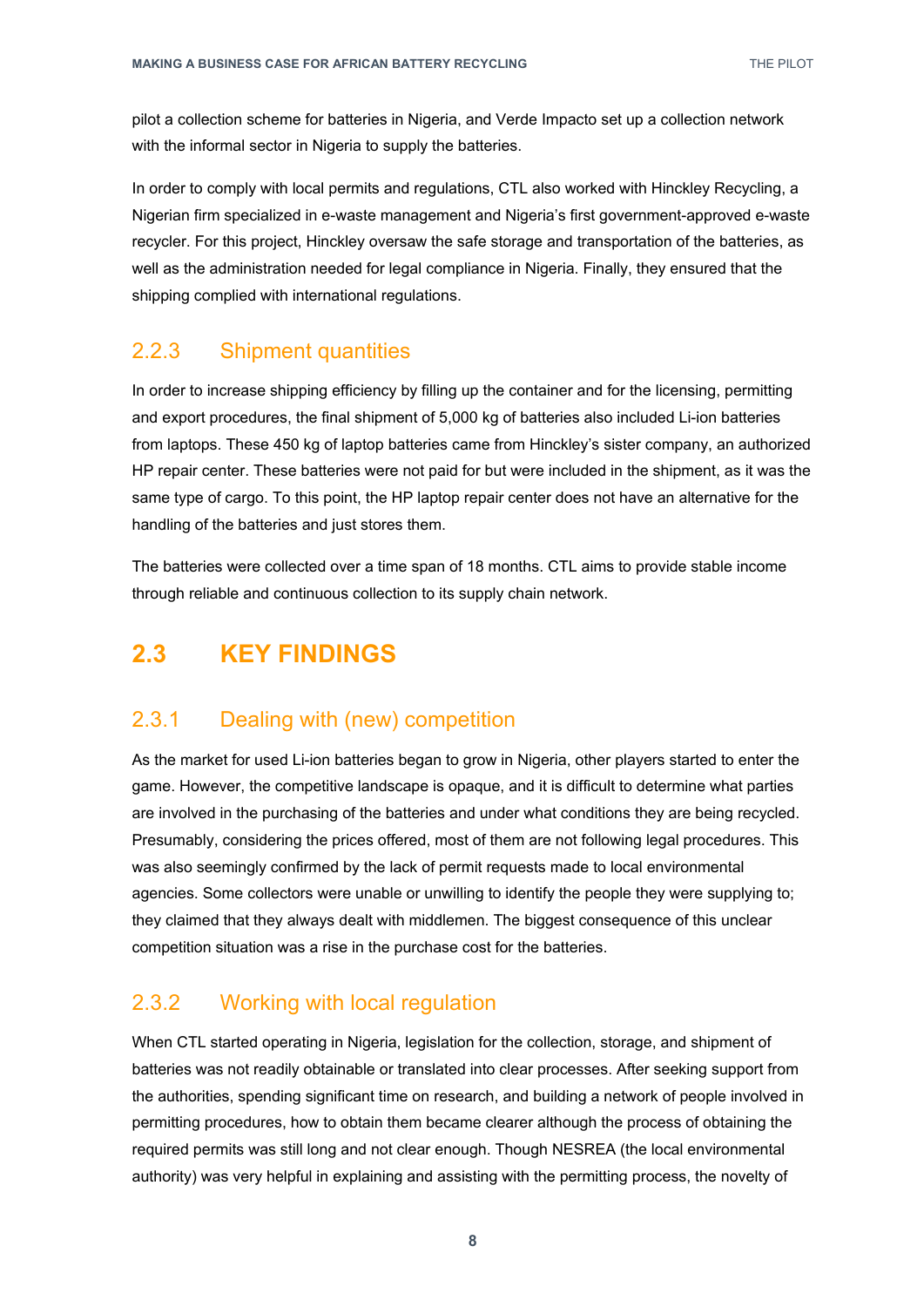this project did make things more complicated. Add to that that other stakeholders like the banks, the logistics companies, and customs authorities were unaccustomed to the procedures. Extensive communications back and forth between these different stakeholders created significant delays in the process.

Working with Hinckley Recycling was essential to overcoming the administrative hurdle. During this pilot project, NESREA and the United Nations Environment Programme (UNEP) started another ewaste-related project in Nigeria. This project improved CTL's ability to receive permits, as there was an increased focus on e-waste from NESREA, in addition to a closer relationship with the organization. In addition, many procedures for the collection, storage, and shipment of e-waste became clearer and more formalized.

The support from NESREA allowed CTL to complete the permitting process, and in return provide valuable experience that will directly contribute to policy development in Nigeria. Active participation in the legislation and regulations not only enabled CTL to steer these developments, it also helped to ensure that the pilot was compliant with the law.

#### 2.3.3 Basel Convention notification process

International waste shipments must be approved by the Basel Convention on the Control of Transboundary Movements of Hazardous Wastes and Their Disposal, an international treaty designed to reduce the movement of hazardous waste.

The process of getting a shipment of batteries from a country with little or no recycling capacity to a country with proven ability to responsibly recycle the batteries – a process governed by the Basel Convention – was particularly difficult, and required the involvement of all four countries the shipment would pass through on its way to Belgium. The process was especially time-consuming due to the fact that each country had its own approval procedures, and some of the countries did not have clear regulations or processes in place for the related permits. For example, in one country, they demanded a copy of the *Movement Document* as a hard copy for pre-approval, whereas this document is usually only created when the shipment actually leaves. Another example is that some countries accept a bank statement of the existence of a Bank Guarantee, whereas others need the Guarantee Certificate itself.

Complying with the Basel process also required documentation disclosure from many of the agencies involved in the project. This proved challenging due to unclear instructions from the agencies themselves, as well as slow bureaucratic processes in general. A particular challenge is that due to budgetary constraints, most of the government agencies in Africa have only one person who is knowledgeable on the Basel Convention and authorized to assist in the process. This creates very long waiting times due to the caseload within the agencies. With extensive support of NESREA and UNEP, significant improvements were made, and eventually the shipment departed in March 2020.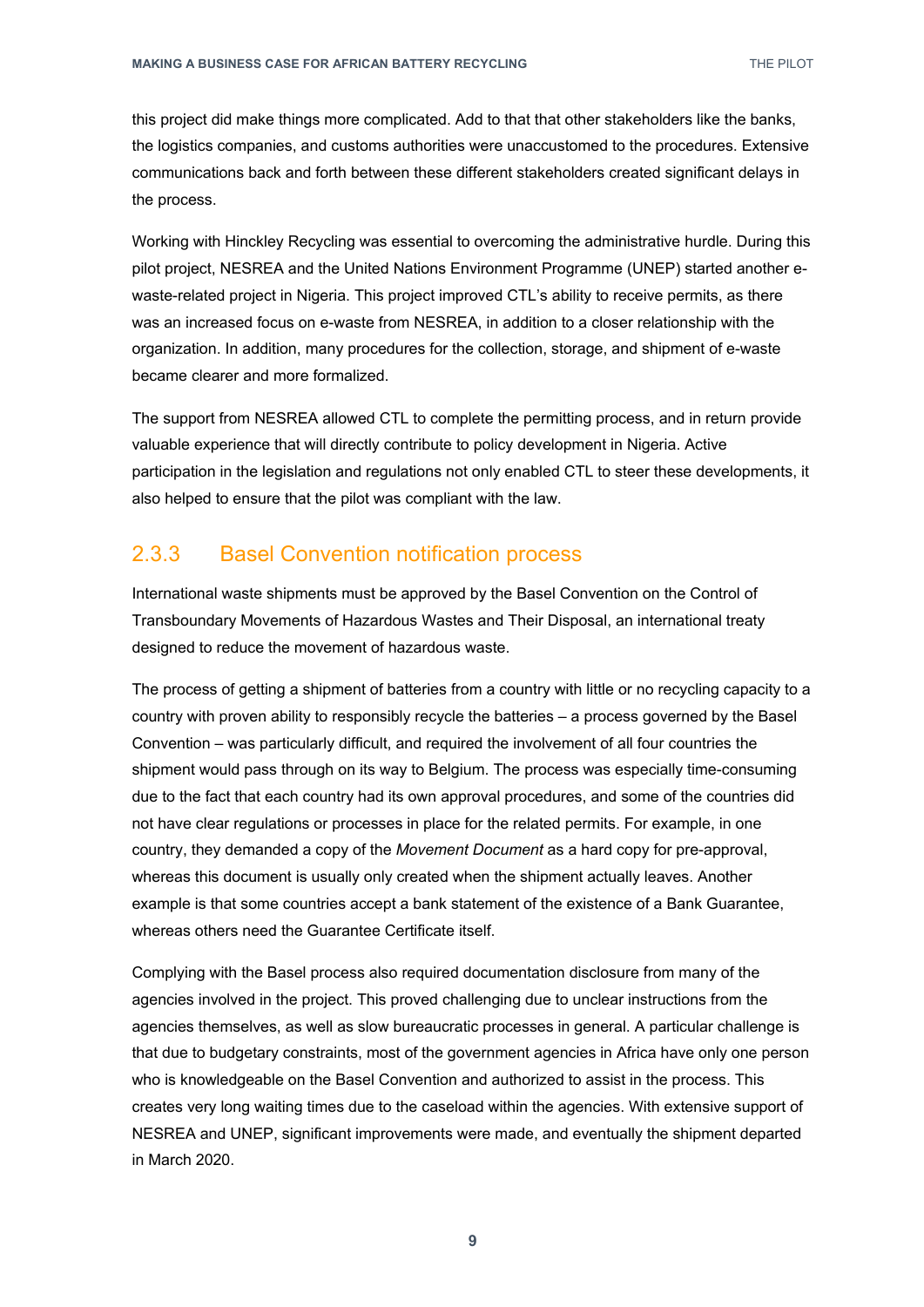Key recommendation for peer applicants is thorough project preparation and an open dialogue with local regulators. Key for officials to make the process clearer is the availability of clear instructions and a checklist of needed documents. It would be helpful if the Basel secretariat would develop and implement these procedures throughout its focal points and create one understanding of Basel requirements.

## **CASE: BASEL CONVENTION PROCESS IN HIGHER-INCOME COUNTRIES**

Challenges in transboundary movement of batteries are not limited to lower- or middle-income regions and countries. Call2Recycle, Inc., a North America-based nonprofit that has collected and recycled almost 100 million kg of batteries since its inception in 1994, has similarly struggled to move used batteries, particularly lithium-ion and nickel-cadmium batteries. In order to find available processing capacity, batteries have been processed in six countries on three continents over the last four years. In shipping and processing these battery types of batteries, the two most significant challenges Call2Recycle has encountered are finding willing shipping lines, which are often reluctant to handle the risks associated with batteries, and obtaining the necessary environmental permits, which can take up to one year to finalize. These impediments have increased their battery recycling costs, particularly inventory fees to hold batteries until shipping and permitting are resolved. Until there is greater battery recycling infrastructure worldwide, there will be significant financial hurdles to managing this waste properly.

#### 2.3.4 Government approval and export regulation

Nigeria has strict currency and export controls, which means that all exports have to be authorized by the Central Bank of Nigeria (CBN). Halfway through the process of preparing for the shipment, CBN implemented a new online system for all forms and approvals which required a long onboarding time and caused delays due to problems with the new software.

Once the request did go through, there was additional scrutiny from the bank, which suspected fraud, wondering why any company would spend more than €5,000 to export a container when the contents were worth only half of that amount. "Normal" shipments that leave Nigeria are shipments such as coal, oil, and agricultural products. Multiple times during the shipping process, officials from various organizations asked to see extra documentation. These documents must be requested in costly processes, even though they are not actually required according to the regulations. Each of these requests resulted in a delay of at least a week, as in Nigeria, these types of issues need to be resolved with face-to-face meetings.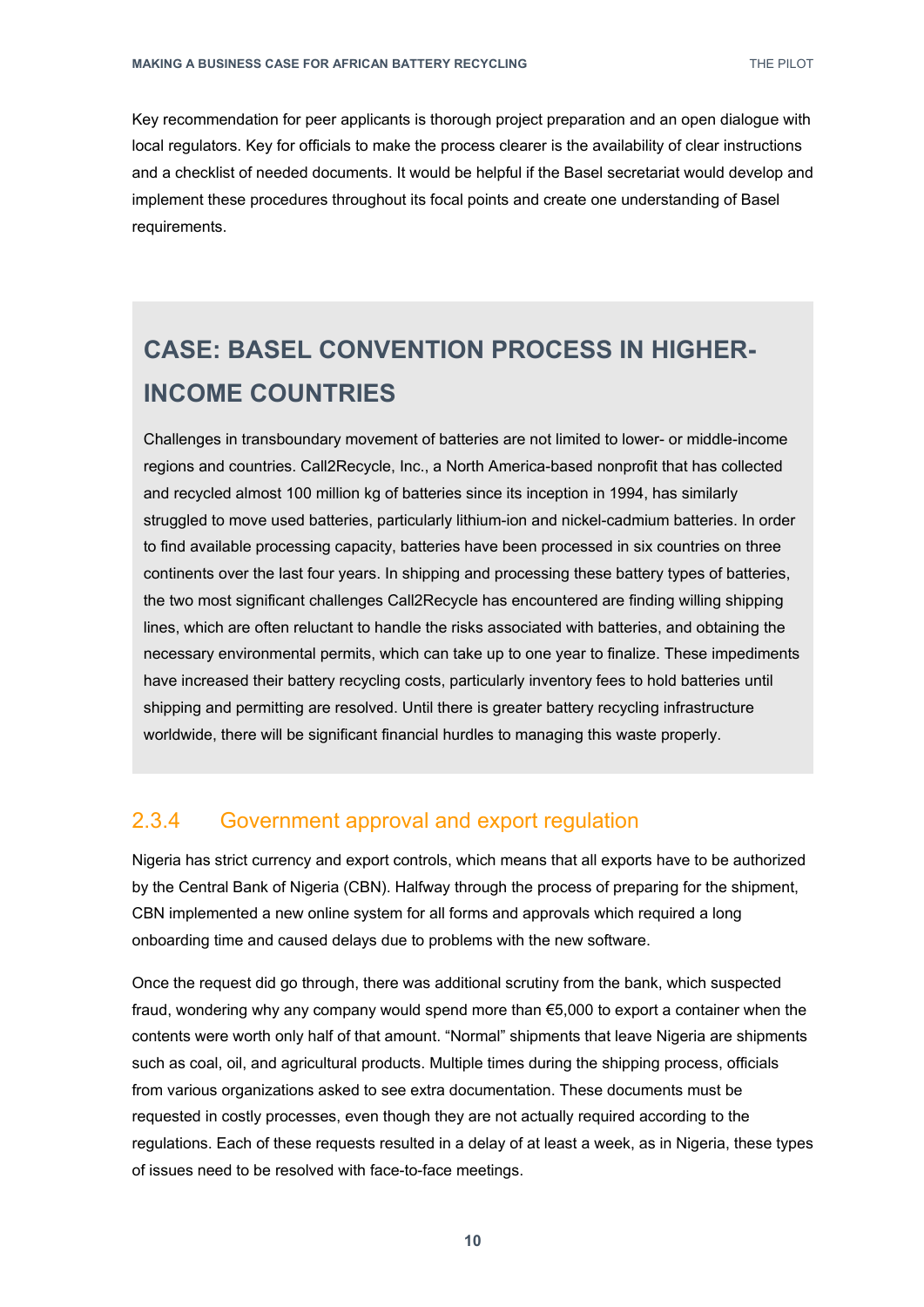It is widely known that bribery and corruption are challenges in many low-income countries. This is especially true when permits and lengthy bureaucratic procedures are involved. The biggest challenge often faced is that doing things the right way is considerably slower than participating in bribery. CTL has a zero-tolerance policy for bribery, no matter the time delay caused. This policy was also strictly adhered to for this pilot. Though no concrete requests for bribes were received, the refusal to entertain any requests for facilitation payments did create delays for the project. The process of preparing the shipment was delayed by 16 weeks due to these lengthy administrative procedures.

#### 2.3.5 Safety compliance during shipping

As outlined above, the shipping of Li-ion batteries has to follow very strict rules. The rules are related to specific battery packing and storing instructions and approval from governments. CTL's partner recycling company in Belgium assisted with preparing the necessary documentation and complying with safety regulations related to the shipment.

None of the possible logistics operators contacted had any experience working with this type of cargo, especially not in their Nigerian locations. This meant that all guidelines and instructions had to be passed from CTL to the logistics operators, with extra checks by the recycling company to ensure legal compliance. It was expected that the responsibility for and knowledge of the shipping regulations would be with the local logistics operators, but instead the effort had to come from CTL. This is not ideal.

A learning for CTL and its partners is to provide clear instructions to the logistics companies early on in the partnership so a common understanding of the requirements for shipping this type of cargo is reached. A further recommendation is to choose a logistics partner with offices in other parts of the world (where they have the required experience) to enable sharing of experience within the logistics partner's organization.

#### 2.3.6 The business model

For CTL, the most innovative and interesting part of this pilot is the business model. The company has already proven the waste compensation model for mobile phones, and the next step was to test a similar model for batteries. More specifically, CTL uses a "one for one" model, which means one scrap phone (or other device) is collected for every one sold. This way, collecting waste becomes a commercial proposition instead of a burden on those producing the waste. CTL makes it possible to create a positive impact on behalf of companies that want to take responsibility for their waste. A key difference between phones and batteries was the extra complication related to shipping batteries, as well as the negative value of the waste.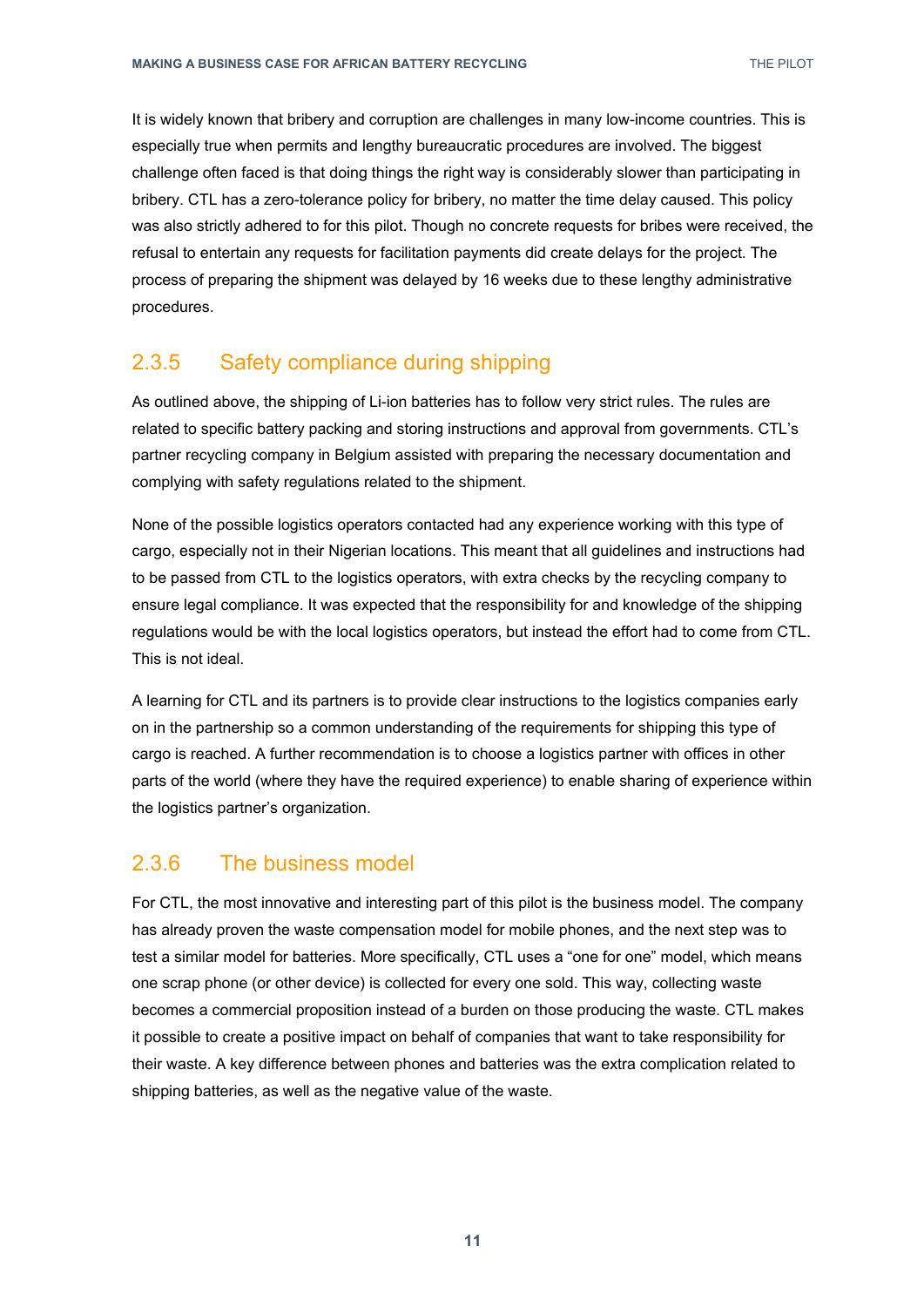To prove the feasibility of the business model for batteries, a few things had to happen:

- CTL needed a customer willing to pay for the compensation of batteries
- The cost of collecting, shipping, and processing the batteries had to be less than what companies were willing to pay for the service
- The movement of the batteries had to be verified with a transparent and traceable system.

#### 2.3.7 Customers and income

The costs of this project were covered in part by Fairphone and the Dutch government – two of CTL's existing customers. Fairphone was especially interested in the project due to its strategic focus on cobalt (the primary material that will be obtained from the recycled batteries). Fairphone's goal is to be able to report on the amount of cobalt used in their batteries and how much is recovered through projects like this one with CTL. Besides focusing on recycling, Fairphone is also involved in projects that [source fair cobalt](https://www.fairphone.com/en/2020/06/25/the-charged-debate-around-cobalt/) from mines that are working to improve miners' livelihoods.

#### 2.3.8 Costs

The first obvious cost for this pilot was the purchasing of the batteries from the informal sector. Though details cannot be shared, the price that had to be paid per kilo of batteries far exceeded the material value of the batteries after recycling. This was because of the cost required to motivate collectors to make the effort to safely and responsibly collect these batteries. Since the amount needed for this work is not related to (and exceeds) the material value, innovative financing models such as CTL's Waste Compensation model are needed.

The greatest cost associated with the pilot project was the time needed to develop the process. All permitting, shipping complications, and extra communication required was very time-consuming and resulted in a total project cost of more than €70,000. This amount is expected to be significantly lower for the second shipment, as the process is now clearer and all parties involved now have experience with following these procedures.

#### 2.3.9 Traceability and transparency

In 2019, CTL implemented Chainpoint, a supply chain tracking system. This system was implemented for all transactions in the company's supply chain, but the battery pilot was the first shipment that was tracked from start to finish with the new system.

CTL was able to track and trace all batches of batteries from the point of purchase up through the recycling process in Belgium. It has shown that this system works and can be used locally in Nigeria by the company's partners.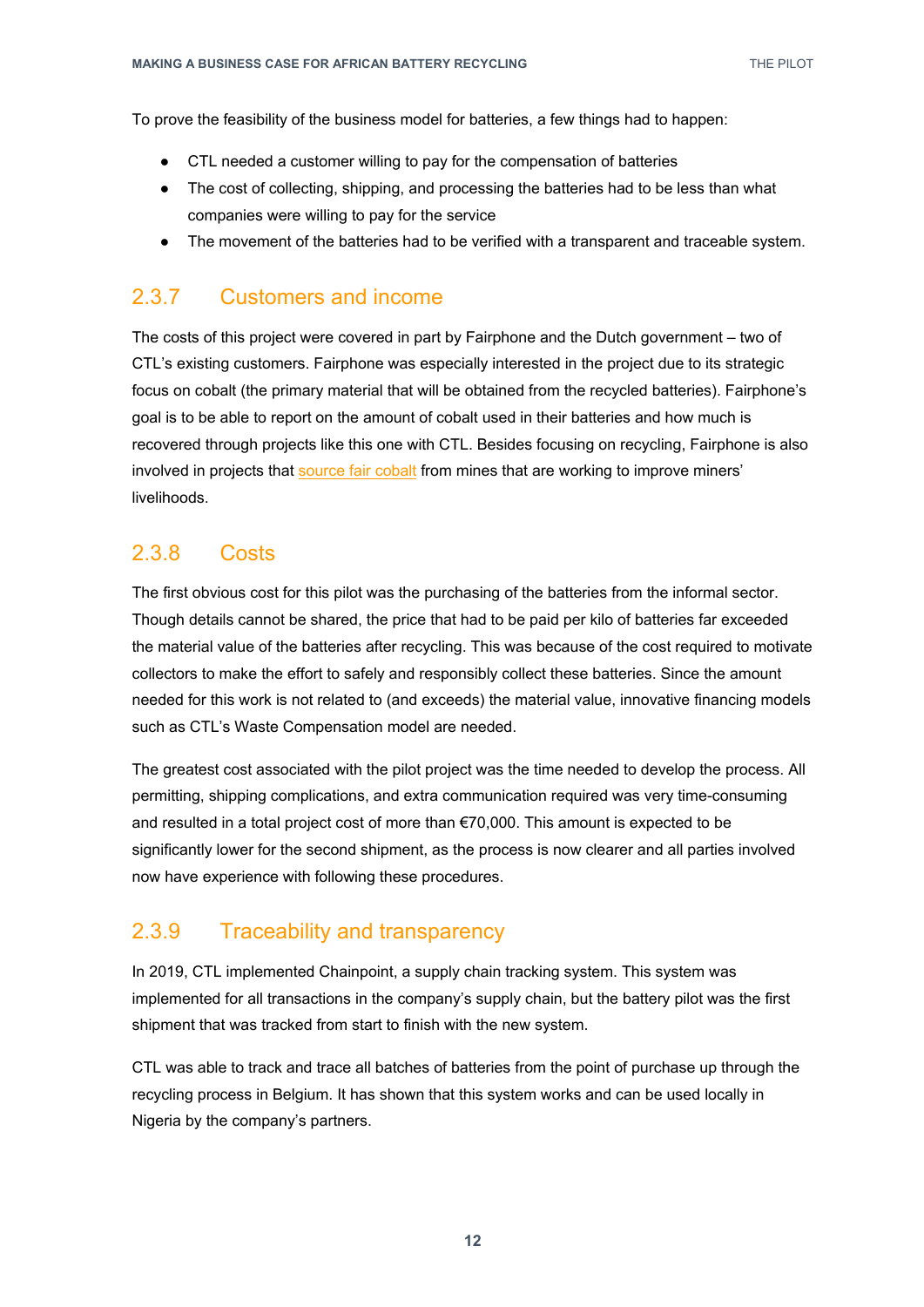#### 2.3.10 Recycling

There are only a few companies around the world that can recycle these types of batteries, though it is a constantly evolving industry. For this pilot, a contract was signed with a leading company that has proven to be a responsible and compliant recycler.

Due to the nature of the contracts, various aspects of the agreement may not be disclosed, including the name of the recycler. Determining the exact composition of the shipment in terms of cobalt content is also challenging, especially with shipments smaller than 10 tons, resulting in a lack of transparency. It is therefore not possible to know the exact results of the recycling in terms of materials recovered, other than that the contractual obligations have been met.

In order to improve the image and standing of the lithium-ion battery recycling industry, it is highly recommended to increase the transparency of contractual arrangements.

Nevertheless, this recycler uses some of the best available recycling technologies. According to the recyclability study of Fairphone  $2<sup>1</sup>$ , in which recovery rates are calculated, cobalt contained in a smartphone battery can be recovered at a rate of 89%.

## **CASE: USING RECYCLED COBALT IN NEW BATTERIES**

During the course of the project, Fairphone looked into possibilities to directly reuse the cobalt resulting from the recycling of the batteries to create a closed loop from smartphone battery to smartphone battery. As Fairphone has projects in developing livelihoods in the artisanal mining of cobalt in the Democratic Republic of Congo, it was interesting to determine whether this new stream of cobalt could be integrated. Conversations were held with the recyclers and the manufacturers of the cathode, cell, and battery, and it was confirmed that such an integration (and the tracing of the cobalt) would be feasible but at a cost of developing and certifying a completely new cobalt source which was not feasible for Fairphone at this point.

<span id="page-12-0"></span> <sup>1</sup> https://www.fairphone.com/en/2017/02/27/recyclable-fairphone-2/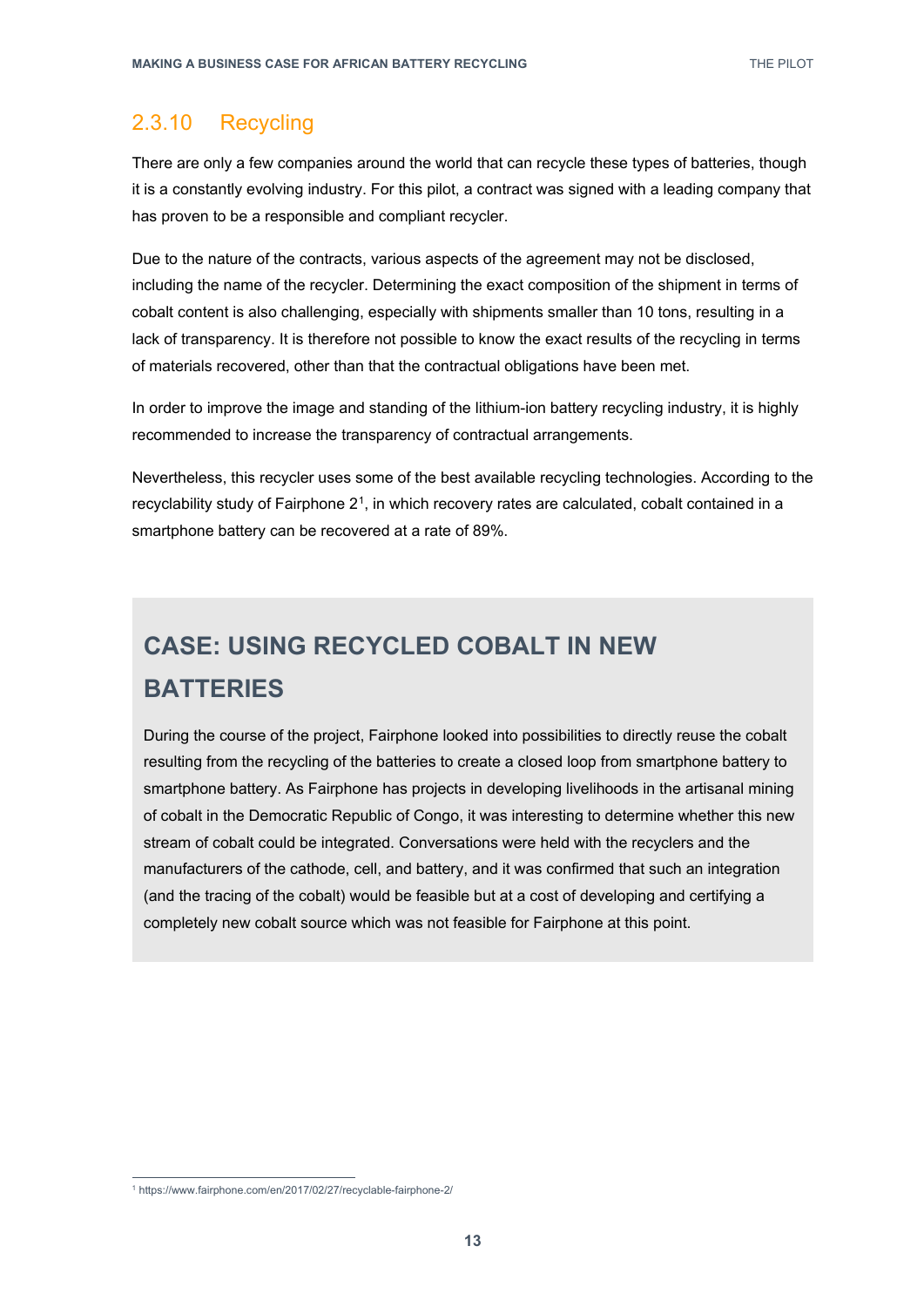# <span id="page-13-0"></span>**3 RECOMMENDATIONS**

Based on our experience with the project, CTL can provide recommendations for upscaling this pilot in various ways.

- The first, most important recommendation is that a robust and innovative business model is needed for the sound recycling of batteries from low-income countries. Without a working international financing mechanism for waste such as this, the sheer costs of collection and administration mean that this will not be feasible for just the material content alone any time in the near future.
- In order to reach significant volumes of waste, it is important to involve the informal sector for collection. In the same time it took to collect 4,500 kg of batteries from the informal sector, only 450 kg was received through formal channels.
- Close collaboration with the authorities and other stakeholders is essential during the permitting process. This helps avoid the risk of bribery and corruption as well as making the processes more efficient. It also promotes development of the sector in the country involved which is essential for a long-term sustainable solution.

## <span id="page-13-1"></span>**3.1 NEXT STEPS**

While the project took much longer than initially anticipated, both CTL and Fairphone consider it a success. After getting to grips with international regulations and local challenges, a clear system of processes, procedures, and permits has now been established, and it can be replicated for future shipments. CTL is already collecting more batteries in preparation for a second shipment. Going forward, CTL intends to increase the scope of this project by collecting more batteries and involving a greater number of stakeholders from the electronics industry. Fairphone will continue to find the best ways to integrate this cobalt into its batteries.

It is important to note that scaling up and collecting more is not the end goal. In order for a solution to be sustainable in the long run, it is important that it is financially sound. The business model and the financing mechanism behind this work are essential for solutions to last. CTL will be looking into further work to enable sound management of waste such as lithium-ion batteries and other electronics and will partner with others to do so more effectively. Fairphone is also looking forward to working with CTL on these future endeavors.